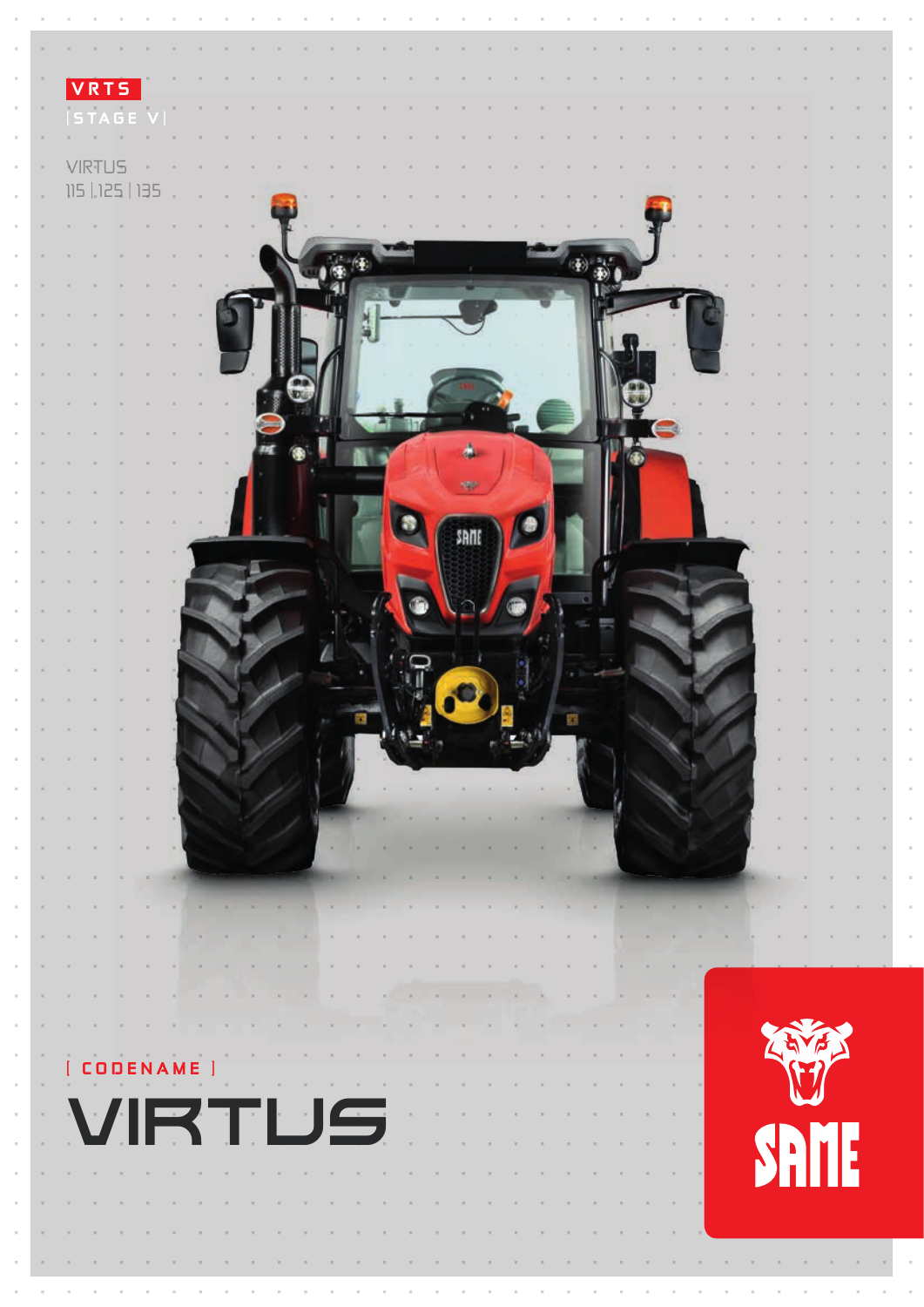# VIRTUS

à.

÷.

J.

 $\bar{z}$ 

×.

×.

 $\mathcal{L}$  $\mathcal{L}$  $\mathcal{L}$  $\mathcal{A}$ 

|                                                |                     | 115                 | 125                               | 135                       | 115<br><b>RVSHIFT</b> | 125<br><b>RVSHIFT</b>   | 135<br><b>RVSHIFT</b>     |
|------------------------------------------------|---------------------|---------------------|-----------------------------------|---------------------------|-----------------------|-------------------------|---------------------------|
| <b>ENGINE</b>                                  |                     |                     |                                   |                           |                       |                         |                           |
| Type                                           |                     | <b>FARMotion 45</b> |                                   | <b>FARMotion 45 ULTRA</b> | FARMotion 45          |                         | <b>FARMotion 45 ULTRA</b> |
| <b>Emission level</b>                          |                     |                     | Stage V                           |                           |                       | Stage V                 |                           |
| Cylinders / Displacement                       | $n^{\circ}/c$ c     |                     | 4/3.849                           |                           |                       | 4/3.849                 |                           |
| Bore / Stroke                                  | mm                  |                     | $103 \times 115.5$                |                           |                       | $103 \times 115,5$      |                           |
| Aspiration                                     |                     | Turbo Intercooler   |                                   | VTG Turbo Intercooler     | Turbo Intercooler     |                         | VTG Turbo Intercooler     |
| Injection @ pressure                           | Type                |                     | Common Rail @ 2.000               |                           |                       | Common Rail @ 2.000     |                           |
| Rated power                                    | kW / H <sub>D</sub> | B1.2 / 110          | 88,2/120                          | 94,6 / 129                | 84,7/115              | $90$ .) $/123$          | 95,6/130                  |
| Max. power                                     | kW/Hp               | 85,6/116            | 93/126                            | 99,8/136                  | $151 \setminus E, 28$ | 95/129                  | 100,8/137                 |
| Max. power with BOOST                          | kW/Hp               | 93/126              | 100/136                           | 105/143                   | 93/126                | 100 / 136               | 105 / 143                 |
| Max. torque / Max. torque with BOOST           | Nm                  | 463 / 482           | 505 / 524                         | 536 / 550                 | 496 / 517             | 535 / 549               | 564/576                   |
| Torque rise                                    | %                   | 26                  | 27                                | 27                        | 35                    | 53                      | $\exists \exists$         |
| VISCO cooling fan                              |                     |                     | $\blacktriangle$                  |                           |                       | $\blacktriangle$        |                           |
| e-VISCO cooling fan                            |                     | $\sim$              |                                   | $\circ$                   |                       | $\circ$                 |                           |
| Fuel tank / AdBlue                             |                     |                     | 160/12                            |                           |                       | 160/12                  |                           |
| EAT                                            | System              |                     | $DOC + DPF + SCR$                 |                           |                       | $DOC + DPF + SCR$       |                           |
| <b>TRANSMISSION</b>                            |                     |                     |                                   |                           |                       |                         |                           |
| <b>SDF</b> transmission                        |                     | <b>SDF T5350</b>    |                                   | <b>SDF T5441</b>          |                       | <b>SDF T5441 RVS</b>    |                           |
| PowerShuttle with 5 different setting          |                     |                     | $\blacktriangle$                  |                           |                       | $\blacktriangle$        |                           |
| POWERSHIFT                                     |                     |                     |                                   |                           |                       |                         |                           |
| Gearbox                                        | $\mathsf{n}^\circ$  |                     | 5 gears x 2 or 3 Powershift steps |                           |                       |                         |                           |
| N° of speed with 2 Powershift step             | $n^{\circ}$         | $20 + 20$           |                                   | L.                        |                       |                         |                           |
| N° of speed with 2 Powershift step and Creeper |                     | $40 + 40$           |                                   |                           |                       |                         |                           |
| N° of speed with 3 Powershift step             | $n^{\circ}$         |                     | $90 + 30$                         |                           |                       |                         |                           |
| N° of speed with 3 Powershift step and Creeper |                     |                     | $60 + 60$                         |                           |                       |                         |                           |
| <b>Stop&amp;Go</b>                             |                     |                     | $\blacktriangle$                  |                           |                       |                         |                           |
| Automatic powershift (APS)                     |                     | $\circ$             |                                   | $\blacktriangle$          |                       |                         |                           |
| Max. speed                                     | Km/h                |                     | 40 ECO                            |                           |                       |                         |                           |
| <b>RVSHIFT</b>                                 |                     |                     |                                   |                           |                       |                         |                           |
| Gearbox                                        |                     |                     |                                   |                           |                       | <b>RVSHIFT</b>          |                           |
|                                                |                     |                     |                                   |                           |                       |                         |                           |
| $N^{\circ}$ of speed                           | $n^{\circ}$         |                     |                                   |                           |                       | $20 + 16$               |                           |
| Creeper                                        |                     |                     |                                   |                           |                       | $\circ$                 |                           |
| Cruise control                                 |                     |                     |                                   |                           |                       | $\blacktriangle$        |                           |
| Stop&Go with advanced functionality            |                     |                     |                                   |                           |                       | $\blacktriangle$        |                           |
| Automatic powershift (APS)                     |                     |                     |                                   |                           |                       |                         |                           |
| Max. speed                                     | Km/h                |                     |                                   |                           |                       | 40 ECO / 50 ECO         |                           |
| PTO                                            |                     |                     |                                   |                           |                       |                         |                           |
| Electrohydraulic engagement                    |                     |                     | $\blacktriangle$                  |                           |                       | $\blacktriangle$        |                           |
| 540/1000                                       |                     | $\blacktriangle$    |                                   | $\circ$                   |                       |                         |                           |
| 540/540EC0/1000/1000EC0                        |                     | $\circ$             |                                   | $\blacktriangle$          |                       |                         |                           |
| 540/540EC0/1000                                |                     |                     |                                   |                           |                       |                         |                           |
| Rear AUTO PTO function                         |                     |                     | $\blacktriangle$                  |                           |                       | $\blacktriangle$        |                           |
| Groundspeed PTO with independent shaft         |                     |                     | $\circ$                           |                           |                       | $\circ$                 |                           |
| Front PTO 1000                                 |                     |                     | $\circ$                           |                           |                       | $\circ$                 |                           |
| LIFT                                           |                     |                     |                                   |                           |                       |                         |                           |
| Electronic rear lift                           |                     |                     | $\blacktriangle$                  |                           |                       | $\blacktriangle$        |                           |
| Rear lifting capacity (STD)                    | K <sub>Q</sub>      | 5410                |                                   | 5000                      |                       | 5000                    |                           |
| Rear lifting capacity (OPT)                    | Kg                  | $\mathbb{Z}^2$      |                                   | 7000                      |                       | 7000                    |                           |
| Rear lift category                             | Cat.                | $\parallel$         |                                   | II/IIIN                   |                       | II/IIIN                 |                           |
| Front lift                                     |                     |                     | $\circ$                           |                           |                       | $\circ$                 |                           |
| Front lift capacity                            | Kg                  |                     | 3.000                             |                           |                       | 3.000                   |                           |
| <b>HYDRAULIC</b>                               |                     |                     |                                   |                           |                       |                         |                           |
|                                                |                     |                     |                                   | 90                        |                       |                         |                           |
| Pump flow (STD)                                | l/min               | 55                  |                                   |                           |                       | 90                      |                           |
| Pump flow (OPT)                                | l/min               | 90                  |                                   | <b>120 LS</b>             |                       | <b>120 LS</b>           |                           |
| Rear spool valves                              | $\mathsf{n}^\circ$  | 3/4                 |                                   | $3/4/$ +1 diverter        |                       | $3/4/5/$ +1 diverter    |                           |
| Power Beyond                                   |                     | L.                  |                                   | $\circ$                   |                       | $\circ$                 |                           |
| Front spool valve                              | $\mathsf{n}^\circ$  | $\overline{a}$      |                                   | $\mathbf{1}$              |                       | $\mathbf{1}$            |                           |
| Spool valves controls                          | Type                |                     | Mechanical                        |                           |                       | Mechanical + Electronic |                           |
| <b>BRAKES</b>                                  |                     |                     |                                   |                           |                       |                         |                           |
| 4 wheel braking                                |                     |                     | $\blacktriangle$                  |                           |                       | $\blacktriangle$        |                           |
| Mechanical parking brake                       |                     |                     | $\blacktriangle$                  |                           |                       |                         |                           |
| Hydraulic Parking Brake (HPB)                  |                     |                     |                                   |                           |                       | $\blacktriangle$        |                           |
| Hydraulic trailer brake                        |                     |                     | $\circ$                           |                           |                       | $\circ$                 |                           |
| Pneumatic trailer brake                        |                     |                     | $\circ$                           |                           |                       | $\circ$                 |                           |
| ABS socket                                     |                     |                     | $\circ$                           |                           |                       | $\circ$                 |                           |
|                                                |                     |                     |                                   | $\circ$                   |                       | $\circ$                 |                           |
|                                                |                     |                     |                                   |                           |                       |                         |                           |
| Hydraulic Engine Brake (HEB)                   |                     |                     |                                   |                           |                       |                         |                           |
|                                                |                     |                     |                                   |                           |                       |                         |                           |
| $\mathbb{R}^n$ .                               |                     |                     |                                   |                           |                       |                         |                           |
| A STD                                          |                     |                     |                                   |                           |                       |                         |                           |
| $Q$ OPT                                        |                     |                     |                                   |                           |                       |                         |                           |
| - Not available                                |                     |                     |                                   |                           |                       |                         |                           |

i.

 $\mathcal{A}$ 

×.

J.

 $\alpha$  ,  $\beta$  ,  $\alpha$ 

 $\bar{z}$  $\mathcal{A}$   $\mathcal{L}$ 

÷.

×.

 $\bar{z}$ 

÷.

×.

 $\mathcal{L}^{\mathcal{L}}$ 

×.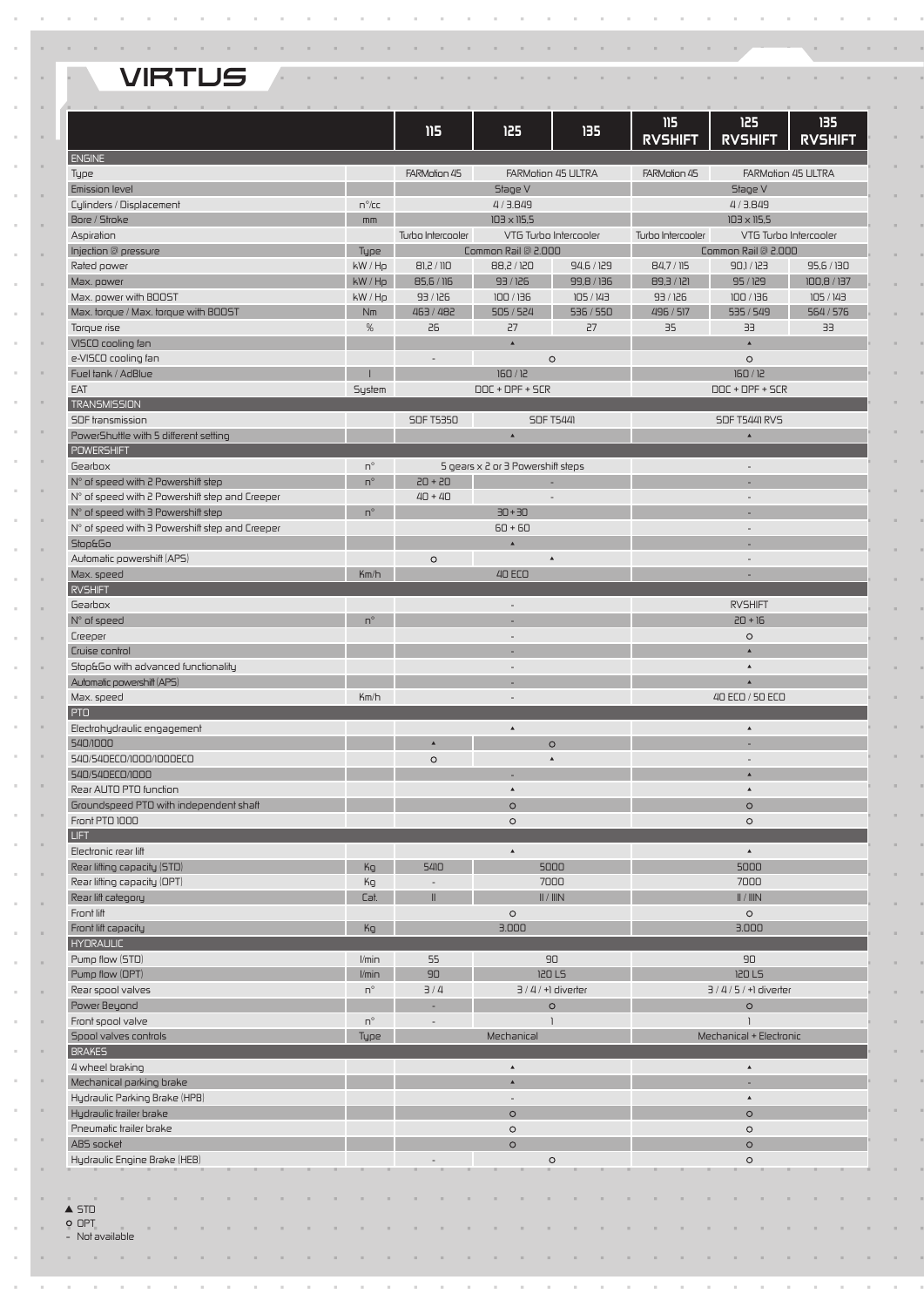| FRONT AXLE<br>Front axle<br><b>Size</b><br>$\overline{c}$<br>5<br>$\circ$<br>$\circ$<br>Front axle suspension<br>$\circ$<br>55<br>55<br>Steering angle<br>Independent steering pump<br>$\blacktriangle$<br>$\blacktriangle$<br>Steering Double Displacement (SDD)<br>$\circ$<br>$\circ$<br>ASM system<br>$\circ$<br>$\circ$<br>Electrohydraulic 4WD engagement<br>$\blacktriangle$<br>$\blacktriangle$<br>$\blacktriangle$<br>$\blacktriangle$<br><b>TopVision</b> Pro<br>TopVision<br>TopVision+<br>$\circ$<br>$\circ$<br>$\blacktriangle$<br>$\blacktriangle$<br>$\circ$<br>$\circ$<br>$\circ$<br>$\circ$<br>$\circ$<br>$\circ$<br>$\circ$<br>$\circ$<br>$\circ$<br>$\circ$<br>$\blacktriangle$<br>$\blacktriangle$<br>$\circ$<br>$\circ$<br>$\circ$<br>$\circ$<br>O (jolly buttons and thumbwheel)<br>$\circ$<br>$\circ$<br>$\circ$<br>$\circ$<br>$\circ$<br>$\circ$<br>$\circ$<br>$\circ$<br>$\circ$<br>$\circ$<br>$\blacktriangle$<br>$\blacktriangle$<br>$\circ$<br>$\circ$<br><b>Size</b><br>480/70 R34"<br>480/70 R34"<br>480/70 R34"<br>Mm<br>2480<br>2480<br>2510<br>4425<br>4500<br>4530<br>Mm<br>1985<br>2035<br>Mm<br>2035<br>2785<br>2785<br>Mm<br>2735<br>2209<br>2209<br>Mm<br>2209<br>4600<br>5000<br>Kg<br>5500<br>3000<br>3200<br>3200<br>Kg<br>5000<br>5000<br>5500<br>Kg<br>Кg<br>7500<br>8000<br>8500<br>the contract of the contract of the contract of the con-<br><b>COLLA</b><br>the contract of the contract of the<br>the contract of the contract of the<br>the company of the company of the company of the company of the company of the company of the company of the company of the company of the company of the company of the company of the company of the company of the company<br>the contract of the contract of the<br>the contract of the contract of<br>the contract of the contract of the contract of |  |  |  |  |  |  | $115$ |  | 125 | 135 |  | 115<br><b>RVSHIFT</b> |  | 125<br><b>RVSHIFT</b> |  | 135<br><b>RVSHIFT</b> |                                                                               |
|-----------------------------------------------------------------------------------------------------------------------------------------------------------------------------------------------------------------------------------------------------------------------------------------------------------------------------------------------------------------------------------------------------------------------------------------------------------------------------------------------------------------------------------------------------------------------------------------------------------------------------------------------------------------------------------------------------------------------------------------------------------------------------------------------------------------------------------------------------------------------------------------------------------------------------------------------------------------------------------------------------------------------------------------------------------------------------------------------------------------------------------------------------------------------------------------------------------------------------------------------------------------------------------------------------------------------------------------------------------------------------------------------------------------------------------------------------------------------------------------------------------------------------------------------------------------------------------------------------------------------------------------------------------------------------------------------------------------------------------------------------------------------------------------------------------------------------------------------------|--|--|--|--|--|--|-------|--|-----|-----|--|-----------------------|--|-----------------------|--|-----------------------|-------------------------------------------------------------------------------|
|                                                                                                                                                                                                                                                                                                                                                                                                                                                                                                                                                                                                                                                                                                                                                                                                                                                                                                                                                                                                                                                                                                                                                                                                                                                                                                                                                                                                                                                                                                                                                                                                                                                                                                                                                                                                                                                     |  |  |  |  |  |  |       |  |     |     |  |                       |  |                       |  |                       |                                                                               |
|                                                                                                                                                                                                                                                                                                                                                                                                                                                                                                                                                                                                                                                                                                                                                                                                                                                                                                                                                                                                                                                                                                                                                                                                                                                                                                                                                                                                                                                                                                                                                                                                                                                                                                                                                                                                                                                     |  |  |  |  |  |  |       |  |     |     |  |                       |  |                       |  |                       |                                                                               |
|                                                                                                                                                                                                                                                                                                                                                                                                                                                                                                                                                                                                                                                                                                                                                                                                                                                                                                                                                                                                                                                                                                                                                                                                                                                                                                                                                                                                                                                                                                                                                                                                                                                                                                                                                                                                                                                     |  |  |  |  |  |  |       |  |     |     |  |                       |  |                       |  |                       |                                                                               |
|                                                                                                                                                                                                                                                                                                                                                                                                                                                                                                                                                                                                                                                                                                                                                                                                                                                                                                                                                                                                                                                                                                                                                                                                                                                                                                                                                                                                                                                                                                                                                                                                                                                                                                                                                                                                                                                     |  |  |  |  |  |  |       |  |     |     |  |                       |  |                       |  |                       |                                                                               |
|                                                                                                                                                                                                                                                                                                                                                                                                                                                                                                                                                                                                                                                                                                                                                                                                                                                                                                                                                                                                                                                                                                                                                                                                                                                                                                                                                                                                                                                                                                                                                                                                                                                                                                                                                                                                                                                     |  |  |  |  |  |  |       |  |     |     |  |                       |  |                       |  |                       |                                                                               |
|                                                                                                                                                                                                                                                                                                                                                                                                                                                                                                                                                                                                                                                                                                                                                                                                                                                                                                                                                                                                                                                                                                                                                                                                                                                                                                                                                                                                                                                                                                                                                                                                                                                                                                                                                                                                                                                     |  |  |  |  |  |  |       |  |     |     |  |                       |  |                       |  |                       |                                                                               |
| Electrohydraulic Diff Lock engagement                                                                                                                                                                                                                                                                                                                                                                                                                                                                                                                                                                                                                                                                                                                                                                                                                                                                                                                                                                                                                                                                                                                                                                                                                                                                                                                                                                                                                                                                                                                                                                                                                                                                                                                                                                                                               |  |  |  |  |  |  |       |  |     |     |  |                       |  |                       |  |                       |                                                                               |
| <b>CAB</b><br>4 pillar cab                                                                                                                                                                                                                                                                                                                                                                                                                                                                                                                                                                                                                                                                                                                                                                                                                                                                                                                                                                                                                                                                                                                                                                                                                                                                                                                                                                                                                                                                                                                                                                                                                                                                                                                                                                                                                          |  |  |  |  |  |  |       |  |     |     |  |                       |  |                       |  |                       |                                                                               |
|                                                                                                                                                                                                                                                                                                                                                                                                                                                                                                                                                                                                                                                                                                                                                                                                                                                                                                                                                                                                                                                                                                                                                                                                                                                                                                                                                                                                                                                                                                                                                                                                                                                                                                                                                                                                                                                     |  |  |  |  |  |  |       |  |     |     |  |                       |  |                       |  |                       |                                                                               |
| High visibility roof<br>Hydro Silent-Block suspension<br>Total height                                                                                                                                                                                                                                                                                                                                                                                                                                                                                                                                                                                                                                                                                                                                                                                                                                                                                                                                                                                                                                                                                                                                                                                                                                                                                                                                                                                                                                                                                                                                                                                                                                                                                                                                                                               |  |  |  |  |  |  |       |  |     |     |  |                       |  |                       |  |                       |                                                                               |
| Mechanical cab suspension                                                                                                                                                                                                                                                                                                                                                                                                                                                                                                                                                                                                                                                                                                                                                                                                                                                                                                                                                                                                                                                                                                                                                                                                                                                                                                                                                                                                                                                                                                                                                                                                                                                                                                                                                                                                                           |  |  |  |  |  |  |       |  |     |     |  |                       |  |                       |  |                       |                                                                               |
| Openable front window<br>Rear window with defrost<br>Telescopic and heated rear mirrors<br>Manual A/C<br>Mechanical suspended seat<br>Pneumatic suspended seat<br>Passenger seat<br>Additional functionalities<br>External controls for PTO and lift<br>iMonitor3 - Touchscreen 8"<br>LED working lights<br>Bracket for external monitor / device<br>DAB+ radio with Bluetooth<br>USB sockets<br>Cooling box<br><b>DIMENSION</b><br>With rear tyre<br>Wheelbase<br>Max. length<br>Centre rear axle - cab<br>Width<br>Weight<br>Front admissible load<br>Rear admissible load<br>Total admissible load<br>$\mathbf{u} = \mathbf{u} + \mathbf{u}$ .<br><b>Barried State</b><br>a construction of the construction of the construction of the construction of the construction of the construction<br><b>Contract Contract</b><br><b>Contract Contract</b><br>a construction of the construction of the construction of the construction of the construction of the construction<br><b>Barriet Street</b>                                                                                                                                                                                                                                                                                                                                                                                                                                                                                                                                                                                                                                                                                                                                                                                                                                              |  |  |  |  |  |  |       |  |     |     |  |                       |  |                       |  |                       |                                                                               |
|                                                                                                                                                                                                                                                                                                                                                                                                                                                                                                                                                                                                                                                                                                                                                                                                                                                                                                                                                                                                                                                                                                                                                                                                                                                                                                                                                                                                                                                                                                                                                                                                                                                                                                                                                                                                                                                     |  |  |  |  |  |  |       |  |     |     |  |                       |  |                       |  |                       |                                                                               |
|                                                                                                                                                                                                                                                                                                                                                                                                                                                                                                                                                                                                                                                                                                                                                                                                                                                                                                                                                                                                                                                                                                                                                                                                                                                                                                                                                                                                                                                                                                                                                                                                                                                                                                                                                                                                                                                     |  |  |  |  |  |  |       |  |     |     |  |                       |  |                       |  |                       |                                                                               |
|                                                                                                                                                                                                                                                                                                                                                                                                                                                                                                                                                                                                                                                                                                                                                                                                                                                                                                                                                                                                                                                                                                                                                                                                                                                                                                                                                                                                                                                                                                                                                                                                                                                                                                                                                                                                                                                     |  |  |  |  |  |  |       |  |     |     |  |                       |  |                       |  |                       |                                                                               |
|                                                                                                                                                                                                                                                                                                                                                                                                                                                                                                                                                                                                                                                                                                                                                                                                                                                                                                                                                                                                                                                                                                                                                                                                                                                                                                                                                                                                                                                                                                                                                                                                                                                                                                                                                                                                                                                     |  |  |  |  |  |  |       |  |     |     |  |                       |  |                       |  |                       |                                                                               |
|                                                                                                                                                                                                                                                                                                                                                                                                                                                                                                                                                                                                                                                                                                                                                                                                                                                                                                                                                                                                                                                                                                                                                                                                                                                                                                                                                                                                                                                                                                                                                                                                                                                                                                                                                                                                                                                     |  |  |  |  |  |  |       |  |     |     |  |                       |  |                       |  |                       |                                                                               |
|                                                                                                                                                                                                                                                                                                                                                                                                                                                                                                                                                                                                                                                                                                                                                                                                                                                                                                                                                                                                                                                                                                                                                                                                                                                                                                                                                                                                                                                                                                                                                                                                                                                                                                                                                                                                                                                     |  |  |  |  |  |  |       |  |     |     |  |                       |  |                       |  |                       |                                                                               |
|                                                                                                                                                                                                                                                                                                                                                                                                                                                                                                                                                                                                                                                                                                                                                                                                                                                                                                                                                                                                                                                                                                                                                                                                                                                                                                                                                                                                                                                                                                                                                                                                                                                                                                                                                                                                                                                     |  |  |  |  |  |  |       |  |     |     |  |                       |  |                       |  |                       |                                                                               |
|                                                                                                                                                                                                                                                                                                                                                                                                                                                                                                                                                                                                                                                                                                                                                                                                                                                                                                                                                                                                                                                                                                                                                                                                                                                                                                                                                                                                                                                                                                                                                                                                                                                                                                                                                                                                                                                     |  |  |  |  |  |  |       |  |     |     |  |                       |  |                       |  |                       |                                                                               |
|                                                                                                                                                                                                                                                                                                                                                                                                                                                                                                                                                                                                                                                                                                                                                                                                                                                                                                                                                                                                                                                                                                                                                                                                                                                                                                                                                                                                                                                                                                                                                                                                                                                                                                                                                                                                                                                     |  |  |  |  |  |  |       |  |     |     |  |                       |  |                       |  |                       |                                                                               |
|                                                                                                                                                                                                                                                                                                                                                                                                                                                                                                                                                                                                                                                                                                                                                                                                                                                                                                                                                                                                                                                                                                                                                                                                                                                                                                                                                                                                                                                                                                                                                                                                                                                                                                                                                                                                                                                     |  |  |  |  |  |  |       |  |     |     |  |                       |  |                       |  |                       |                                                                               |
|                                                                                                                                                                                                                                                                                                                                                                                                                                                                                                                                                                                                                                                                                                                                                                                                                                                                                                                                                                                                                                                                                                                                                                                                                                                                                                                                                                                                                                                                                                                                                                                                                                                                                                                                                                                                                                                     |  |  |  |  |  |  |       |  |     |     |  |                       |  |                       |  |                       |                                                                               |
|                                                                                                                                                                                                                                                                                                                                                                                                                                                                                                                                                                                                                                                                                                                                                                                                                                                                                                                                                                                                                                                                                                                                                                                                                                                                                                                                                                                                                                                                                                                                                                                                                                                                                                                                                                                                                                                     |  |  |  |  |  |  |       |  |     |     |  |                       |  |                       |  |                       |                                                                               |
|                                                                                                                                                                                                                                                                                                                                                                                                                                                                                                                                                                                                                                                                                                                                                                                                                                                                                                                                                                                                                                                                                                                                                                                                                                                                                                                                                                                                                                                                                                                                                                                                                                                                                                                                                                                                                                                     |  |  |  |  |  |  |       |  |     |     |  |                       |  |                       |  |                       |                                                                               |
|                                                                                                                                                                                                                                                                                                                                                                                                                                                                                                                                                                                                                                                                                                                                                                                                                                                                                                                                                                                                                                                                                                                                                                                                                                                                                                                                                                                                                                                                                                                                                                                                                                                                                                                                                                                                                                                     |  |  |  |  |  |  |       |  |     |     |  |                       |  |                       |  |                       |                                                                               |
|                                                                                                                                                                                                                                                                                                                                                                                                                                                                                                                                                                                                                                                                                                                                                                                                                                                                                                                                                                                                                                                                                                                                                                                                                                                                                                                                                                                                                                                                                                                                                                                                                                                                                                                                                                                                                                                     |  |  |  |  |  |  |       |  |     |     |  |                       |  |                       |  |                       |                                                                               |
|                                                                                                                                                                                                                                                                                                                                                                                                                                                                                                                                                                                                                                                                                                                                                                                                                                                                                                                                                                                                                                                                                                                                                                                                                                                                                                                                                                                                                                                                                                                                                                                                                                                                                                                                                                                                                                                     |  |  |  |  |  |  |       |  |     |     |  |                       |  |                       |  |                       |                                                                               |
|                                                                                                                                                                                                                                                                                                                                                                                                                                                                                                                                                                                                                                                                                                                                                                                                                                                                                                                                                                                                                                                                                                                                                                                                                                                                                                                                                                                                                                                                                                                                                                                                                                                                                                                                                                                                                                                     |  |  |  |  |  |  |       |  |     |     |  |                       |  |                       |  |                       |                                                                               |
|                                                                                                                                                                                                                                                                                                                                                                                                                                                                                                                                                                                                                                                                                                                                                                                                                                                                                                                                                                                                                                                                                                                                                                                                                                                                                                                                                                                                                                                                                                                                                                                                                                                                                                                                                                                                                                                     |  |  |  |  |  |  |       |  |     |     |  |                       |  |                       |  |                       |                                                                               |
|                                                                                                                                                                                                                                                                                                                                                                                                                                                                                                                                                                                                                                                                                                                                                                                                                                                                                                                                                                                                                                                                                                                                                                                                                                                                                                                                                                                                                                                                                                                                                                                                                                                                                                                                                                                                                                                     |  |  |  |  |  |  |       |  |     |     |  |                       |  |                       |  |                       |                                                                               |
|                                                                                                                                                                                                                                                                                                                                                                                                                                                                                                                                                                                                                                                                                                                                                                                                                                                                                                                                                                                                                                                                                                                                                                                                                                                                                                                                                                                                                                                                                                                                                                                                                                                                                                                                                                                                                                                     |  |  |  |  |  |  |       |  |     |     |  |                       |  |                       |  |                       |                                                                               |
|                                                                                                                                                                                                                                                                                                                                                                                                                                                                                                                                                                                                                                                                                                                                                                                                                                                                                                                                                                                                                                                                                                                                                                                                                                                                                                                                                                                                                                                                                                                                                                                                                                                                                                                                                                                                                                                     |  |  |  |  |  |  |       |  |     |     |  |                       |  |                       |  |                       |                                                                               |
|                                                                                                                                                                                                                                                                                                                                                                                                                                                                                                                                                                                                                                                                                                                                                                                                                                                                                                                                                                                                                                                                                                                                                                                                                                                                                                                                                                                                                                                                                                                                                                                                                                                                                                                                                                                                                                                     |  |  |  |  |  |  |       |  |     |     |  |                       |  |                       |  |                       |                                                                               |
|                                                                                                                                                                                                                                                                                                                                                                                                                                                                                                                                                                                                                                                                                                                                                                                                                                                                                                                                                                                                                                                                                                                                                                                                                                                                                                                                                                                                                                                                                                                                                                                                                                                                                                                                                                                                                                                     |  |  |  |  |  |  |       |  |     |     |  |                       |  |                       |  |                       |                                                                               |
|                                                                                                                                                                                                                                                                                                                                                                                                                                                                                                                                                                                                                                                                                                                                                                                                                                                                                                                                                                                                                                                                                                                                                                                                                                                                                                                                                                                                                                                                                                                                                                                                                                                                                                                                                                                                                                                     |  |  |  |  |  |  |       |  |     |     |  |                       |  |                       |  |                       |                                                                               |
|                                                                                                                                                                                                                                                                                                                                                                                                                                                                                                                                                                                                                                                                                                                                                                                                                                                                                                                                                                                                                                                                                                                                                                                                                                                                                                                                                                                                                                                                                                                                                                                                                                                                                                                                                                                                                                                     |  |  |  |  |  |  |       |  |     |     |  |                       |  |                       |  |                       |                                                                               |
|                                                                                                                                                                                                                                                                                                                                                                                                                                                                                                                                                                                                                                                                                                                                                                                                                                                                                                                                                                                                                                                                                                                                                                                                                                                                                                                                                                                                                                                                                                                                                                                                                                                                                                                                                                                                                                                     |  |  |  |  |  |  |       |  |     |     |  |                       |  |                       |  |                       |                                                                               |
|                                                                                                                                                                                                                                                                                                                                                                                                                                                                                                                                                                                                                                                                                                                                                                                                                                                                                                                                                                                                                                                                                                                                                                                                                                                                                                                                                                                                                                                                                                                                                                                                                                                                                                                                                                                                                                                     |  |  |  |  |  |  |       |  |     |     |  |                       |  |                       |  |                       |                                                                               |
|                                                                                                                                                                                                                                                                                                                                                                                                                                                                                                                                                                                                                                                                                                                                                                                                                                                                                                                                                                                                                                                                                                                                                                                                                                                                                                                                                                                                                                                                                                                                                                                                                                                                                                                                                                                                                                                     |  |  |  |  |  |  |       |  |     |     |  |                       |  |                       |  |                       |                                                                               |
|                                                                                                                                                                                                                                                                                                                                                                                                                                                                                                                                                                                                                                                                                                                                                                                                                                                                                                                                                                                                                                                                                                                                                                                                                                                                                                                                                                                                                                                                                                                                                                                                                                                                                                                                                                                                                                                     |  |  |  |  |  |  |       |  |     |     |  |                       |  |                       |  |                       |                                                                               |
|                                                                                                                                                                                                                                                                                                                                                                                                                                                                                                                                                                                                                                                                                                                                                                                                                                                                                                                                                                                                                                                                                                                                                                                                                                                                                                                                                                                                                                                                                                                                                                                                                                                                                                                                                                                                                                                     |  |  |  |  |  |  |       |  |     |     |  |                       |  |                       |  |                       |                                                                               |
|                                                                                                                                                                                                                                                                                                                                                                                                                                                                                                                                                                                                                                                                                                                                                                                                                                                                                                                                                                                                                                                                                                                                                                                                                                                                                                                                                                                                                                                                                                                                                                                                                                                                                                                                                                                                                                                     |  |  |  |  |  |  |       |  |     |     |  |                       |  |                       |  |                       | $\mathbf{r} = \mathbf{r} \times \mathbf{r}$ , where $\mathbf{r} = \mathbf{r}$ |
|                                                                                                                                                                                                                                                                                                                                                                                                                                                                                                                                                                                                                                                                                                                                                                                                                                                                                                                                                                                                                                                                                                                                                                                                                                                                                                                                                                                                                                                                                                                                                                                                                                                                                                                                                                                                                                                     |  |  |  |  |  |  |       |  |     |     |  |                       |  |                       |  |                       |                                                                               |
|                                                                                                                                                                                                                                                                                                                                                                                                                                                                                                                                                                                                                                                                                                                                                                                                                                                                                                                                                                                                                                                                                                                                                                                                                                                                                                                                                                                                                                                                                                                                                                                                                                                                                                                                                                                                                                                     |  |  |  |  |  |  |       |  |     |     |  |                       |  |                       |  |                       | and the control of                                                            |
|                                                                                                                                                                                                                                                                                                                                                                                                                                                                                                                                                                                                                                                                                                                                                                                                                                                                                                                                                                                                                                                                                                                                                                                                                                                                                                                                                                                                                                                                                                                                                                                                                                                                                                                                                                                                                                                     |  |  |  |  |  |  |       |  |     |     |  |                       |  |                       |  |                       | and the control of                                                            |
|                                                                                                                                                                                                                                                                                                                                                                                                                                                                                                                                                                                                                                                                                                                                                                                                                                                                                                                                                                                                                                                                                                                                                                                                                                                                                                                                                                                                                                                                                                                                                                                                                                                                                                                                                                                                                                                     |  |  |  |  |  |  |       |  |     |     |  |                       |  |                       |  |                       |                                                                               |
|                                                                                                                                                                                                                                                                                                                                                                                                                                                                                                                                                                                                                                                                                                                                                                                                                                                                                                                                                                                                                                                                                                                                                                                                                                                                                                                                                                                                                                                                                                                                                                                                                                                                                                                                                                                                                                                     |  |  |  |  |  |  |       |  |     |     |  |                       |  |                       |  |                       |                                                                               |
|                                                                                                                                                                                                                                                                                                                                                                                                                                                                                                                                                                                                                                                                                                                                                                                                                                                                                                                                                                                                                                                                                                                                                                                                                                                                                                                                                                                                                                                                                                                                                                                                                                                                                                                                                                                                                                                     |  |  |  |  |  |  |       |  |     |     |  |                       |  |                       |  |                       |                                                                               |
|                                                                                                                                                                                                                                                                                                                                                                                                                                                                                                                                                                                                                                                                                                                                                                                                                                                                                                                                                                                                                                                                                                                                                                                                                                                                                                                                                                                                                                                                                                                                                                                                                                                                                                                                                                                                                                                     |  |  |  |  |  |  |       |  |     |     |  |                       |  |                       |  |                       |                                                                               |
|                                                                                                                                                                                                                                                                                                                                                                                                                                                                                                                                                                                                                                                                                                                                                                                                                                                                                                                                                                                                                                                                                                                                                                                                                                                                                                                                                                                                                                                                                                                                                                                                                                                                                                                                                                                                                                                     |  |  |  |  |  |  |       |  |     |     |  |                       |  |                       |  |                       |                                                                               |
|                                                                                                                                                                                                                                                                                                                                                                                                                                                                                                                                                                                                                                                                                                                                                                                                                                                                                                                                                                                                                                                                                                                                                                                                                                                                                                                                                                                                                                                                                                                                                                                                                                                                                                                                                                                                                                                     |  |  |  |  |  |  |       |  |     |     |  |                       |  |                       |  |                       | <b>Contractor</b>                                                             |
|                                                                                                                                                                                                                                                                                                                                                                                                                                                                                                                                                                                                                                                                                                                                                                                                                                                                                                                                                                                                                                                                                                                                                                                                                                                                                                                                                                                                                                                                                                                                                                                                                                                                                                                                                                                                                                                     |  |  |  |  |  |  |       |  |     |     |  |                       |  |                       |  |                       |                                                                               |
|                                                                                                                                                                                                                                                                                                                                                                                                                                                                                                                                                                                                                                                                                                                                                                                                                                                                                                                                                                                                                                                                                                                                                                                                                                                                                                                                                                                                                                                                                                                                                                                                                                                                                                                                                                                                                                                     |  |  |  |  |  |  |       |  |     |     |  |                       |  |                       |  |                       |                                                                               |
|                                                                                                                                                                                                                                                                                                                                                                                                                                                                                                                                                                                                                                                                                                                                                                                                                                                                                                                                                                                                                                                                                                                                                                                                                                                                                                                                                                                                                                                                                                                                                                                                                                                                                                                                                                                                                                                     |  |  |  |  |  |  |       |  |     |     |  |                       |  |                       |  |                       | and the state of the                                                          |
|                                                                                                                                                                                                                                                                                                                                                                                                                                                                                                                                                                                                                                                                                                                                                                                                                                                                                                                                                                                                                                                                                                                                                                                                                                                                                                                                                                                                                                                                                                                                                                                                                                                                                                                                                                                                                                                     |  |  |  |  |  |  |       |  |     |     |  |                       |  |                       |  |                       |                                                                               |
|                                                                                                                                                                                                                                                                                                                                                                                                                                                                                                                                                                                                                                                                                                                                                                                                                                                                                                                                                                                                                                                                                                                                                                                                                                                                                                                                                                                                                                                                                                                                                                                                                                                                                                                                                                                                                                                     |  |  |  |  |  |  |       |  |     |     |  |                       |  |                       |  |                       |                                                                               |
|                                                                                                                                                                                                                                                                                                                                                                                                                                                                                                                                                                                                                                                                                                                                                                                                                                                                                                                                                                                                                                                                                                                                                                                                                                                                                                                                                                                                                                                                                                                                                                                                                                                                                                                                                                                                                                                     |  |  |  |  |  |  |       |  |     |     |  |                       |  |                       |  |                       |                                                                               |
|                                                                                                                                                                                                                                                                                                                                                                                                                                                                                                                                                                                                                                                                                                                                                                                                                                                                                                                                                                                                                                                                                                                                                                                                                                                                                                                                                                                                                                                                                                                                                                                                                                                                                                                                                                                                                                                     |  |  |  |  |  |  |       |  |     |     |  |                       |  |                       |  |                       | contract and the                                                              |
|                                                                                                                                                                                                                                                                                                                                                                                                                                                                                                                                                                                                                                                                                                                                                                                                                                                                                                                                                                                                                                                                                                                                                                                                                                                                                                                                                                                                                                                                                                                                                                                                                                                                                                                                                                                                                                                     |  |  |  |  |  |  |       |  |     |     |  |                       |  |                       |  |                       |                                                                               |
|                                                                                                                                                                                                                                                                                                                                                                                                                                                                                                                                                                                                                                                                                                                                                                                                                                                                                                                                                                                                                                                                                                                                                                                                                                                                                                                                                                                                                                                                                                                                                                                                                                                                                                                                                                                                                                                     |  |  |  |  |  |  |       |  |     |     |  |                       |  |                       |  |                       |                                                                               |
|                                                                                                                                                                                                                                                                                                                                                                                                                                                                                                                                                                                                                                                                                                                                                                                                                                                                                                                                                                                                                                                                                                                                                                                                                                                                                                                                                                                                                                                                                                                                                                                                                                                                                                                                                                                                                                                     |  |  |  |  |  |  |       |  |     |     |  |                       |  |                       |  |                       |                                                                               |
|                                                                                                                                                                                                                                                                                                                                                                                                                                                                                                                                                                                                                                                                                                                                                                                                                                                                                                                                                                                                                                                                                                                                                                                                                                                                                                                                                                                                                                                                                                                                                                                                                                                                                                                                                                                                                                                     |  |  |  |  |  |  |       |  |     |     |  |                       |  |                       |  |                       |                                                                               |
|                                                                                                                                                                                                                                                                                                                                                                                                                                                                                                                                                                                                                                                                                                                                                                                                                                                                                                                                                                                                                                                                                                                                                                                                                                                                                                                                                                                                                                                                                                                                                                                                                                                                                                                                                                                                                                                     |  |  |  |  |  |  |       |  |     |     |  |                       |  |                       |  |                       |                                                                               |
|                                                                                                                                                                                                                                                                                                                                                                                                                                                                                                                                                                                                                                                                                                                                                                                                                                                                                                                                                                                                                                                                                                                                                                                                                                                                                                                                                                                                                                                                                                                                                                                                                                                                                                                                                                                                                                                     |  |  |  |  |  |  |       |  |     |     |  |                       |  |                       |  |                       | and the control of                                                            |
|                                                                                                                                                                                                                                                                                                                                                                                                                                                                                                                                                                                                                                                                                                                                                                                                                                                                                                                                                                                                                                                                                                                                                                                                                                                                                                                                                                                                                                                                                                                                                                                                                                                                                                                                                                                                                                                     |  |  |  |  |  |  |       |  |     |     |  |                       |  |                       |  |                       |                                                                               |
|                                                                                                                                                                                                                                                                                                                                                                                                                                                                                                                                                                                                                                                                                                                                                                                                                                                                                                                                                                                                                                                                                                                                                                                                                                                                                                                                                                                                                                                                                                                                                                                                                                                                                                                                                                                                                                                     |  |  |  |  |  |  |       |  |     |     |  |                       |  |                       |  |                       | contract the contract                                                         |
|                                                                                                                                                                                                                                                                                                                                                                                                                                                                                                                                                                                                                                                                                                                                                                                                                                                                                                                                                                                                                                                                                                                                                                                                                                                                                                                                                                                                                                                                                                                                                                                                                                                                                                                                                                                                                                                     |  |  |  |  |  |  |       |  |     |     |  |                       |  |                       |  |                       |                                                                               |
|                                                                                                                                                                                                                                                                                                                                                                                                                                                                                                                                                                                                                                                                                                                                                                                                                                                                                                                                                                                                                                                                                                                                                                                                                                                                                                                                                                                                                                                                                                                                                                                                                                                                                                                                                                                                                                                     |  |  |  |  |  |  |       |  |     |     |  |                       |  |                       |  |                       |                                                                               |

the contract of the contract of the contract of the contract of the contract of the contract of the contract of and the contract of the contract of the contract of the contract of the contract of the contract of the contract